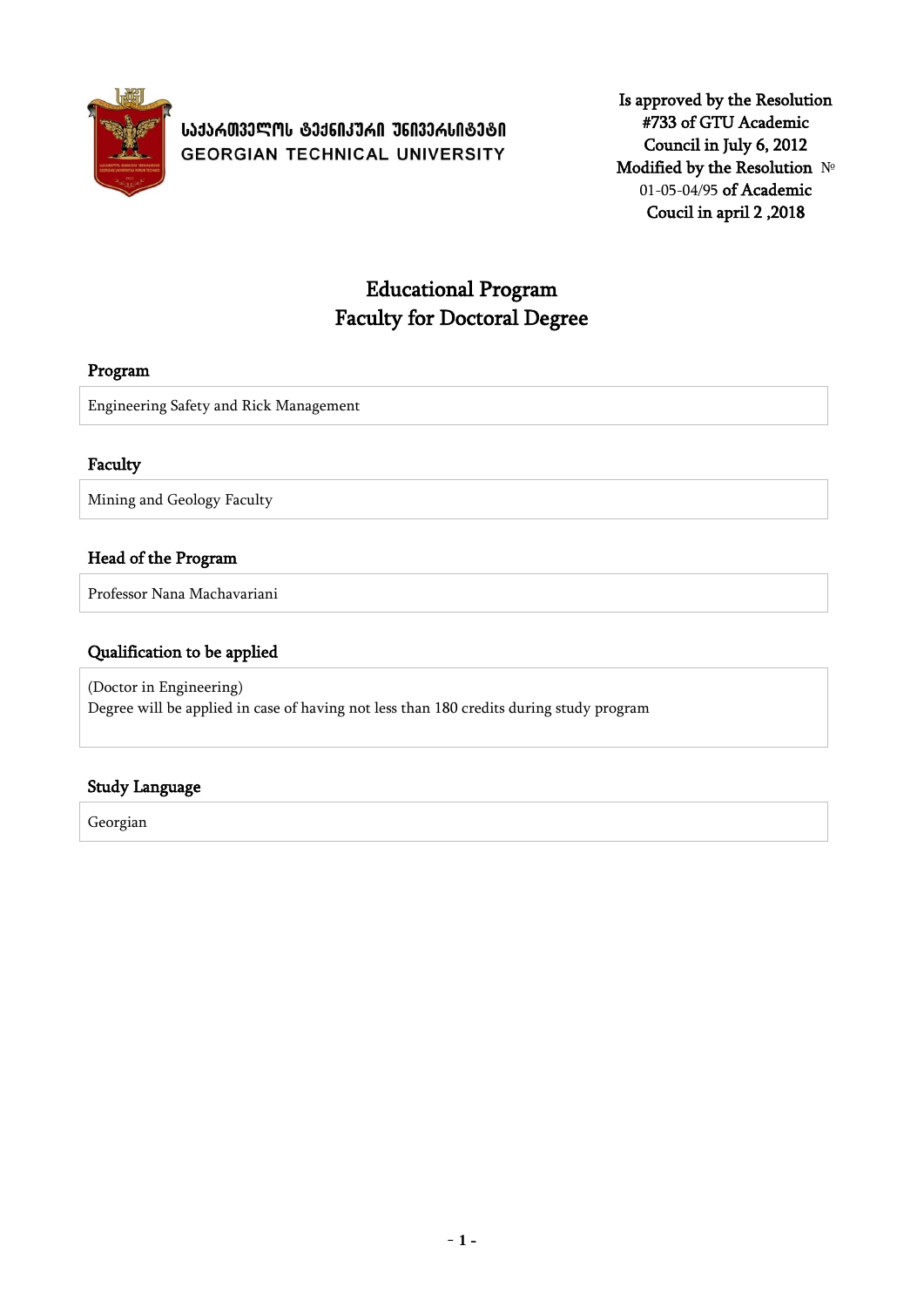#### Prerequisite for Accessing the Program

Master's degree or equivalent. Candidate must have: Scientific pulications/research; participation in scientific conferences; other documents and certificates linked with research/study (Certificates, Charter, etc.). Interview with the temporary group of faculty members.

#### Program Description

The program is developed by ECTS System, 1 credit equals to 25 hours that coincides face to face lectures and independent work hours. Distribution of credits are presented in study plan.

Duration of the program – 3 years (6 semesters), that equals to 180 Credits.

Study component – 60 credits (including 15 credits of compulsory topics of study component, 15 credits of Special topics of the program, 30 credits of thematic seminar), research component – 120 credits; Colloquium (I, II & III)- 60 Credits; Dissertation – 30 credits, theses defense – 30 credits

Study Process: semester includes 20 weeks that coincides 16 weeks of study process, XVII week is for preparation for final exam, XVII-XIX weeks are for final exam. XX week is for additional exam in case of need.

First Semester incudes two of mandatory study components (5 & 5 credits), Special topic of the program (10 credits), first (1) research topic – 10 credits

Second Semester includes one mandatory study component (5 credits), Special topic of the program (5 credits), second(2) research topics – 20 credits

Third Semesterincludes first thematic seminar – 15 credits, Mandatory element of the research component of study program: first (1) theoretic/experimental research/colloquium (15 credits)

Fourth Semesterincludes second thematic seminar – 15 credits, Mandatory element of the research component of study program: second (2) theoretic/experimental research/colloquium (15 credits)

Fifth Semester includes Mandatory element of the research component of study program: three (3) theoretic/experimental research/colloquium (30 credits)

Sixth Semester includes Mandatory element of the research component of study program: conclusion of dissertation and thesis defense (30 credits)

Doctoral student develops two thematic/scientific research within the scheduled period of study program.

Dean is organizing the seminar for presentation of thematic research. Special commission of 5-9 members are evaluating the presented research. The commission is created by dean based on recommendation of the academic department head. Members of the commission are defined by the faculty order.

Doctoral student is responsible to develop colloquiums on the bases of theoretical/experimental research for the third, fourth and fifth semesters.

Finalization of dissertation and thesis defense is the main component of the research. It describes the scientifically justified new results of the theoretical / experimental research conducted by the doctoral student and / or resolves the topical scientific problem. Doctoral student presents dissertation to the commission of 7-9 members of appropriate study program.

# Goal of the Program

High level of usage of technical tools, robotic systems, and high-production machines is common for modern society. Modern technologies are more automated and need more energy supply. Nowadays the most important element in industry is human being, who is responsible to serve, manage, and control the technical systems and technological processes. Currently work environment at various industries are under technological change. Despite the progress, safety, health and work conditions still remain number one problem because of high production risk.

As per analysis of the production breakdown, trauma, accident and occupational diseases, the main reason of their origin and development is unfeasibility of safety measures, neglect of industrial risks, technological danger and tools and methods how to avoid them. In the most cases, human being is the reason for danger. The program is designed to study and resolve the problems connected to the above mentioned. It fully includes safety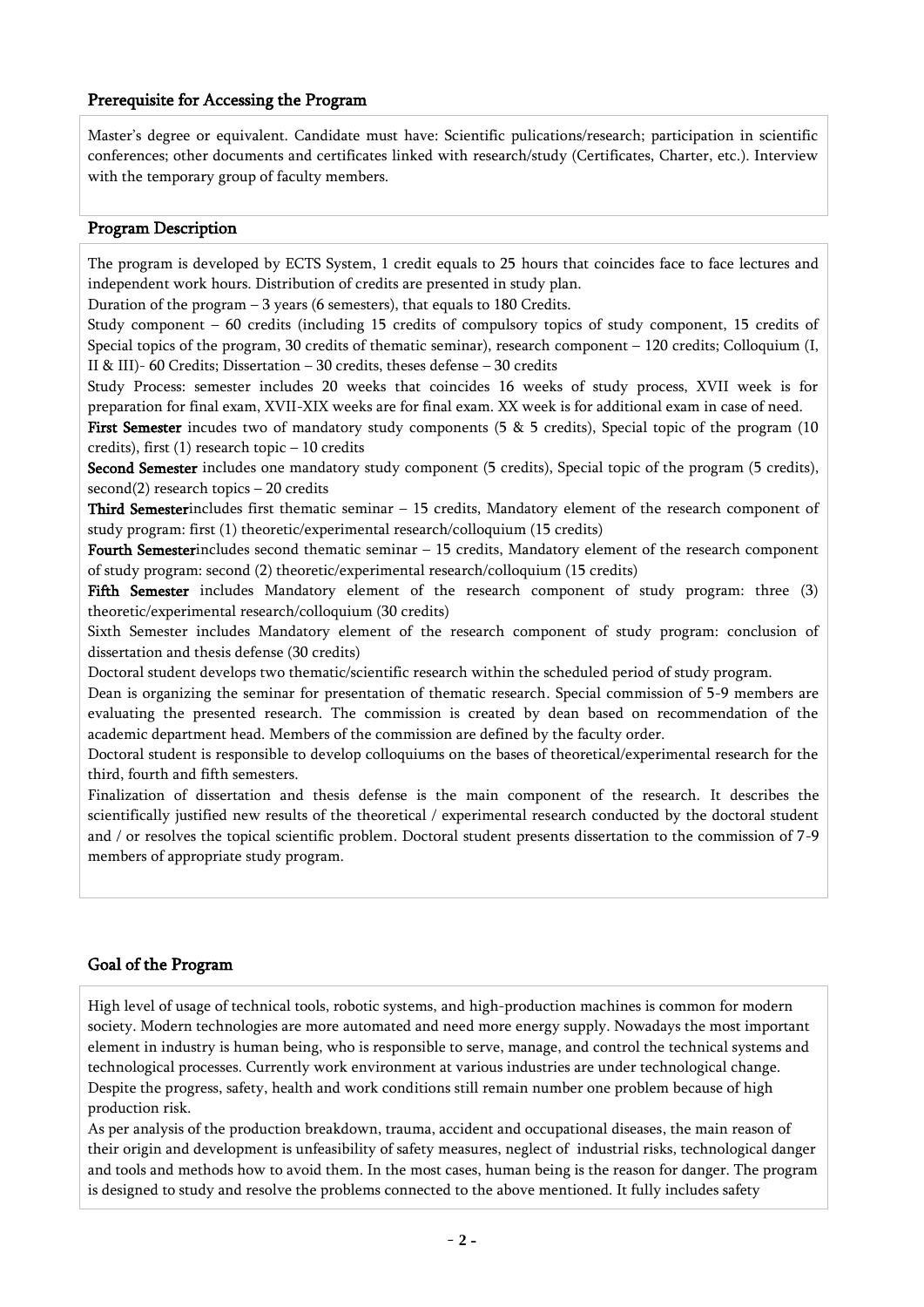engineering and risk evaluation component. The goal of the program is to equip doctoral student with the knowledge presented below:

- Main technological dangers, their characteristics, impact level on the society and safety tools;
- Identify of the danger of industrial environment, risk evaluation, selection of effective protection mechanizms, create comfprtable work environment;
- Legal acts of safety, work hygien, industrial sanitation, fire-explosive safety, radiation, electrical security and safety technical regulations;

Academic Doctor, prepared by the above program has to have:

- Undersnanding of safety measures, risk oriented thinking, when safe work envirnment, enviromental protection and health issuas are priority
- Indepth knowledge of risk development and problem identification to provide safe envirnment and act appropriatyely while danger.
- Be ready to apply professional knowledge for minimizing of negative ecological consequencies, guarantee industrial safety and improve work conditions

# Study Results/Competencies (general and sectoral)

- Knowledge and understanding –knowledge based on the modern achievements of safety, that gives the opportunity to expansion of existing knowledge or usage of innovative methods. Understanding and evaluation of the knowledge.
- Ability to use knowledgein practice independently plan, implement and supervise innovative research.Develop new research and analytical methods and strategies that are oriented on creating new knowledge and will be reflected in international publications; as per the situation, analyze the potential industrial risks and factors; to be able to analyze the safety and emergency management methods, natural disasters, large industrial structures and disasters and set up preventive measures;
- Ability of getting the conclusion -Establishing grounded conclusions based on critical analysis of complex and incomplete information (including recent research)
- **Communication skill** ability to develop document that will be easy to understand and grammatically correct. Preparation of a detailed written report on ideas, current problems and solutions; ability to prepare presentations and informative documents;
- Ability and knowledge of native and foreign languages; ability to share the information on native and foreign languages. Presentation skill and ability to discuss complex topics
- Learning ability–ability to study independently, readiness to develop new ideas or processes, based on the latest achievements or learning activity, including research;
- Values Research of the ways of establishing values and developing innovative methods to establish them. Protection of professional values, ethics and morals;

# Methods and Ways of Reaching Results of Study

 $\boxtimes$ Lecture Seminar (Group Work) Practics laboratory works Scientific-Theatrical seminar  $\boxtimes$ Individual work $\boxtimes$ Consultancy $\boxtimes$ Research $\boxtimes$ Dissertation $\boxtimes$ Thesis defense One particular issue cannot be studied in the teaching process by only one method.The Lecturer applies different methods while teaching process; In many cases there is a mix of different methodologies. Different methods complement each other while teaching process. We offer the most common methods of teaching and learning and their explanations. The teacher is eligible to identify the appropriate method based on the specific goal and objective.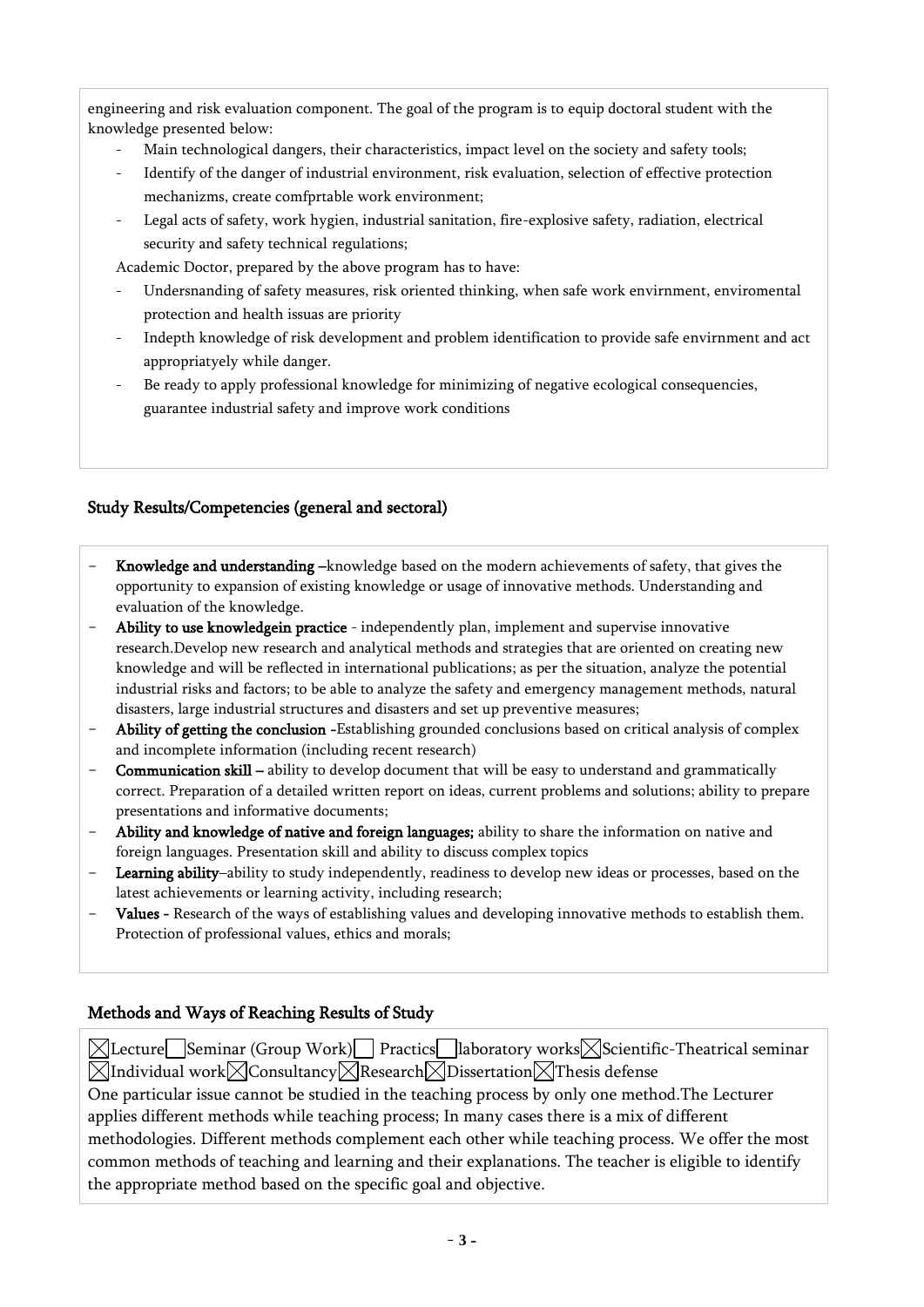1.**Discussions/debates**- One of the most common methods of interactive teaching. Discussion processincreases the quality and activity of student engagement.Discussions can be overcome in the debate and this process is not limited to the questions asked by the teacher. It develops a student's ability to develop and justify his/her opinion.

2.**Case Study** - The teacher discusses concrete cases with students and they are able to study the case thoroughly. For example, in the safety of engineering, it can be a case of a particular accident or disaster; In political sciences –analysis of Karabakh problem (Armenia-Azerbaijani Conflict), etc.

3.**Brain Storming –** to promote different ideas, even radical ones about the concrete issue/problem and encouragement of idea expression. This method presents the development of the creative approach to the problem.The use of the method is effective for students 'groups and consists of several main stages:

- To identify the issue/problem in creative way
- Make notes of the ideas expressed by students
- Determine the evaluation criteria to identify the compliance of goal of the research and idea
- Evaluate selected ideas based on pre-defined criteria's
- Identifying most relevant ideas of the topic

- Identifying the idea, that have most relevant evaluation and reflects the best ways of problem solution

4.**Method of Demonstration -** This method implies visual representation of information. In terms of achieving the result it is quite effective. In many cases, it is best to provide the materials simultaneously with audio and visuals. The study material can be demonstrated by both the teacher and the student.This method helps us to visualize the different levels of learning material, to specify what students will have to do independently;At the same time, this strategy will visually represent the essence of the issue / problem. Demonstration may be in a very simple way.

5**. Deduction Method** - Determines the form of any knowledge transfer, which is a logical process of discovering new knowledge based on general knowledge; the process is going from general to concrete.

6. **Analysis Method**–Supports to dissolve the learning material as part of one whole component. This will simplify detailed coverage of individual issues within a difficult problem.

7. **Synthesis method** - involves the creation of one whole group by grouping individual issues. This method promotes the development of the problem as a whole.

#### 8. Verbal/Oral Method

9. Writing work method - which implies the following types of actions: making extensions and records, concealing material, composing abstracts or essays, and so forth.

10. The explanatory method is based on a discussion on the issue. The teacher provides a concrete example of the content of the material, which is discussed in details

11.Action-oriented teaching - requires active involvement of the teacher and student in the teaching process, where the practical interpretation of the theoretical material takes on a special role.

12.Design and presentation of the project - When working on the project, the student uses the acquired knowledge and skills to solve the real problem.This method increases motivation and responsibility of the student. The work on the project involves planning, research, practical activity and the levels of the results in accordance with the selected issue.The project will be implemented if its results are presented in a clear and convincing way.It can be performed individually, in couples or in groups; As well as within a subject or within a few subjects (integration of the subjects); After completion, the project will be presented to a wide audience.

#### Student Evaluation System

100 grade evaluation system Evaluation of study components

Positive Evaluation:

- (A)–Excellent- evaluation grade 91-1009;
- (B)–Very Good–evaluation grade 81-90;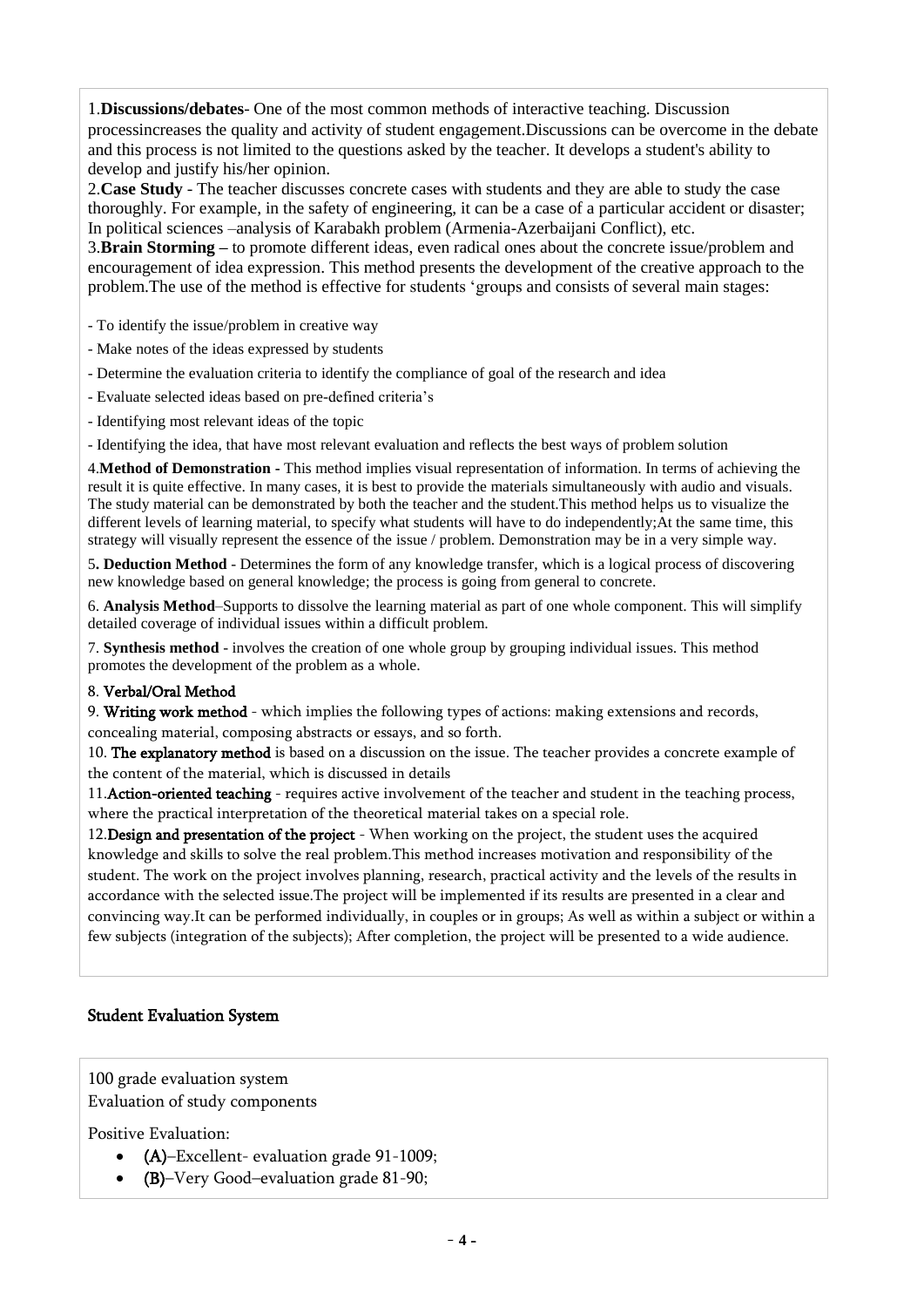- (C) Good– evaluation grade 71-80;
- (D)–Satisfactory- evaluation grade 61-70;
- (E)–Minimum pass- evaluatuon grade 51-60.

Negative Evaulation:

 (FX) - Fail–evaluation grade 41-50- it means, that student needs more work to pass and is given the right to pass one more extra exam;

(F) - Fail–evaluation grade 40 and less, it means, that the work performed by the student is not enough and he has to learn the subject from the beginning.

Research component evaluation:

A) Excellent (summa cum laude) – Great research

B) Very good (magna cum laude) – the result is above expectation

C) Good (cum laude) – the result is above expectation;

D) Average (bene) – average research, that satisfies the basic requirements;

E) Satisfactory (rite) – satisfactory result with minor discrepancies;

F) Unsatisfactory (insufficient) – the research doesn't satisfies the requirements because of numerous discrepancies;

G) Completely unsatisfactory (sub omni canone) – the result, that doesn't satisfy any of the requirements

### Field of Employment

Any industry (energy, machine building, consumer goods industry, transport, mining, geological, chemical and food technology, metallurgy, communications and telecoms, informatics and management systems, construction, hydraulics, petrol) enterprises, Ministry of Internal Affairs, Ministry of Defense, Research Organizations, Scientific-Research organizations, government structures, such as supervisory agencies and labor inspectorates. Higher education institutions, colleges.

### Needed Human Capital and Material Resources for Implementation of the Program

| Laboratory works to be done                      |                                                            | Maintenance Supply                                        | Place of implementation                  | comments |
|--------------------------------------------------|------------------------------------------------------------|-----------------------------------------------------------|------------------------------------------|----------|
| Research of the<br>$1_{\cdot}$<br>meteorological |                                                            | Different type of anemometers;                            | GTU<br>III building                      |          |
|                                                  | conditions of industrial<br>warehouse                      | Dry(ordinary) and moisturized                             | სტუ.<br>III კორპუსი.                     |          |
| 2 <sub>1</sub>                                   | Determination of air                                       | thermometers;                                             | Labor Safety and                         |          |
| 3 <sub>1</sub>                                   | drain<br>Evaluation of industrial                          | In-patient and aspirational<br>psychrometers;             | <b>Emergency Management</b><br>Direction |          |
|                                                  | vibrations                                                 | Barometer;                                                | Laboratories207, 208.                    |          |
| $4_{\cdot}$                                      | Evaluation of acoustic<br>characteristics of work<br>place | Equipment to measure air<br>dusting level;<br>Respirator; | Lecture Hall 209.                        |          |
| 5.                                               | Research of natural                                        | Equipment to evaluate level of                            |                                          |          |
|                                                  | lighting                                                   | vibration;                                                |                                          |          |
| 6.                                               | Research of artificial                                     | Equipment to measure level of                             |                                          |          |
|                                                  | lighting                                                   | noise;                                                    |                                          |          |
| 7.                                               | Research of safety at                                      | Equipment for isolating noise;                            |                                          |          |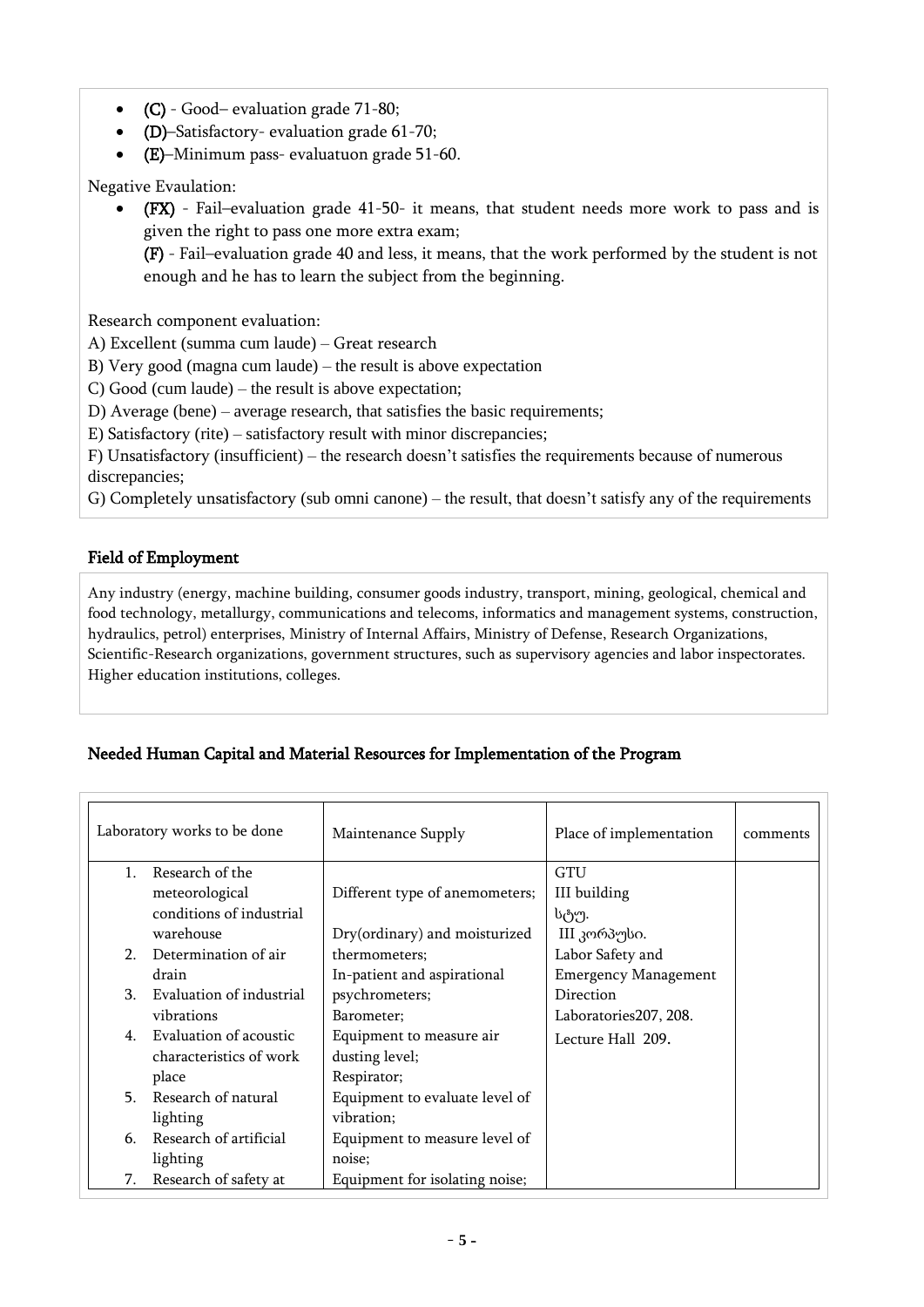|    | 1000 V voltage tripling      | Lux meter;                      |
|----|------------------------------|---------------------------------|
|    | isolated neutral             | Equipment for lightening        |
|    | networks                     | research;                       |
| 8. | 1000 V voltage trials for    | Electrostation isolation in the |
|    | electrical safety            | networks and electron           |
|    | parameters in neutral        | networks for electrocution      |
|    | networks.                    | parameters;                     |
| 9. | Evaluation of the            | Equipment to research the       |
|    | effectiveness of             | effectiveness of protective     |
|    | protective layers.           | layers and folds                |
|    | 10. Determination of effecti | Radiometer/X-Ray                |
|    | venness of nullification.    | "DP-5a"                         |
|    |                              | Respirators, gas pumps and      |
|    | 11. Compensation of power    | other individual protection     |
|    | tensile compiler while       | tools;fire extinguisher;        |
|    | grounding.                   | Sprinkles and drenchers;        |
|    | 12. Protection from ionizing | Automatic fire detection        |
|    | radiation.                   | system using water;             |
|    | 13. Determination of gas     | Auto                            |
|    | level at industrial          | Automatic fire detection        |
|    | environment                  | system at adjustable fluid      |
|    |                              | reservoirs                      |
|    | 14. Study of individual      |                                 |
|    | protection tools             |                                 |
|    | 15. Study of automatic fire  |                                 |
|    | extinguishers.               |                                 |

2. Professors working at the program: TeimuraKuntchulia, LutsindaChkheidze, Nino Jvarelia, Nino Razmadze, Nino Ratiani, Nana Machavariani, Omar Lanchava, TemurJagodnishvili

3. CV for program supervisor is attached to the program

# Number of Syllabus attached: 4

# Program Subjects

| $N^{\circ}$    |                                       |                  | <b>ECTS Credits</b>     |              |          |    |                 |  |
|----------------|---------------------------------------|------------------|-------------------------|--------------|----------|----|-----------------|--|
|                |                                       | Prerequisite for | <b>IYear</b><br>II Year |              |          |    | <b>III</b> Year |  |
|                | <b>Study Component</b>                | Requisition      |                         |              | Semester |    |                 |  |
|                |                                       |                  | T                       | $\mathbf{H}$ | III      | VI |                 |  |
|                | Academic Writing and Science Research | Doesn't have     |                         |              |          |    |                 |  |
| 1              | Methods                               |                  | 5                       |              |          |    |                 |  |
| 2              | The methods of study                  | Doesn't have     | 5                       |              |          |    |                 |  |
| 3              | Assistant to professor                | Doesn't have     |                         | 5            |          |    |                 |  |
| $\overline{4}$ | Safety of Plants and Processes        | Doesn't have     | 10 <sup>1</sup>         |              |          |    |                 |  |
| 5              | Safety of live                        | Doesn't have     |                         | 5            |          |    |                 |  |
| 6              | First thematic seminar                | Doesn't have     |                         |              | 15       |    |                 |  |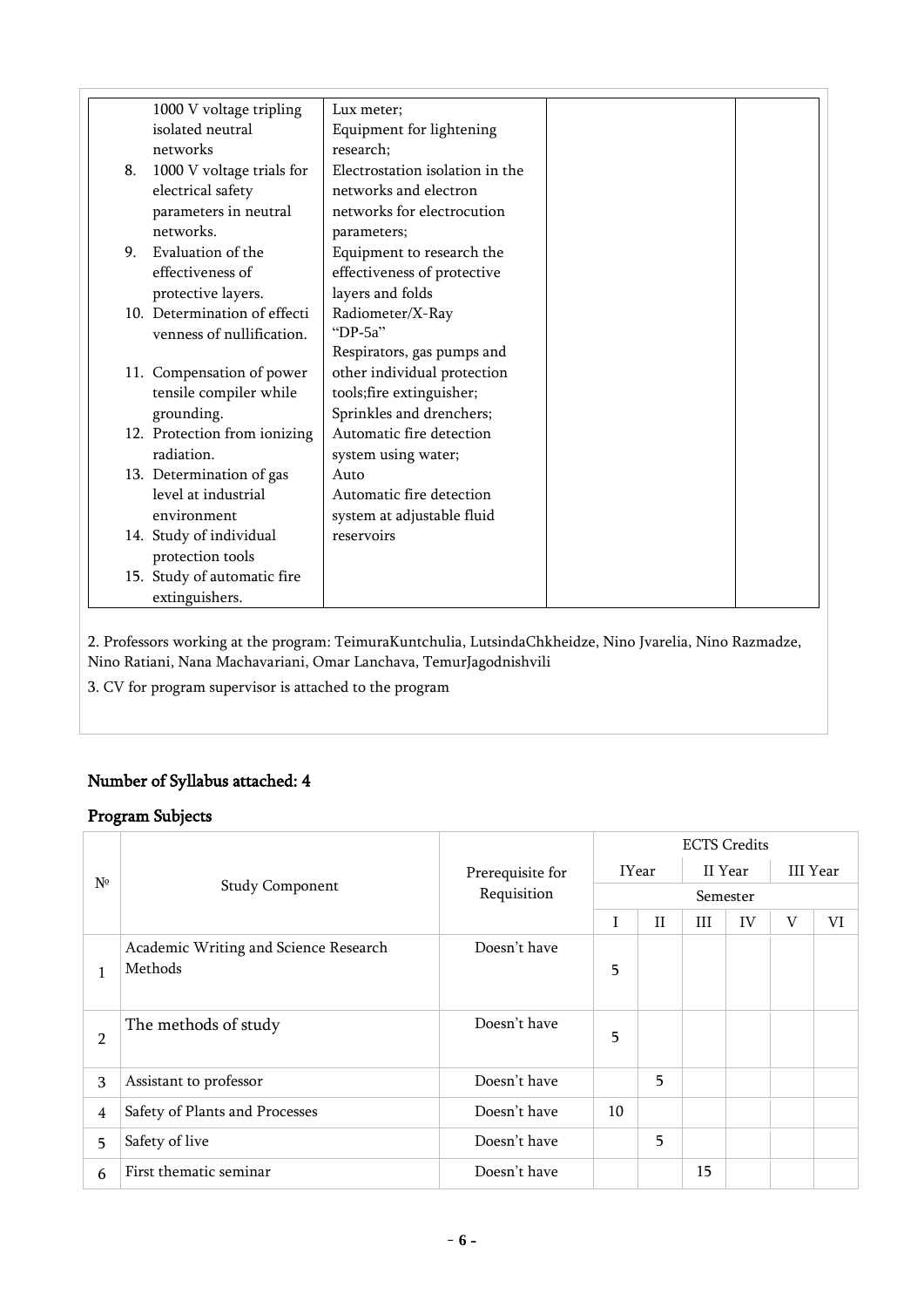| 7                         | First thematic<br>Second thematic seminar<br>seminar |                                                          |          |    |    | 15  |    |    |
|---------------------------|------------------------------------------------------|----------------------------------------------------------|----------|----|----|-----|----|----|
|                           | Research Component                                   |                                                          |          |    |    |     |    |    |
| 1                         | Research project/prospectus for dissertation -1      | does not have                                            | 10       |    |    |     |    |    |
| 2                         | Research project/prospectus for dissertation -2      | Thesis research<br>Project / Prospectus -                |          | 20 |    |     |    |    |
| 3                         | Theoretical/experimental research/colloquium<br>$-1$ | does not have                                            |          |    | 15 |     |    |    |
| 4                         | Theoretical/experimental research/colloquium<br>$-2$ | Theoretical /<br>experimental research<br>/ colloquium-1 |          |    |    | 15  |    |    |
| 5                         | Theoretical/experimental research/colloquium<br>$-3$ | Theoretical /<br>experimental research<br>/ colloquium-2 |          |    |    |     | 30 |    |
| 6                         | Finalization of dissertation/thesis defense          | All the necessary<br>training and research<br>components |          |    |    |     |    | 30 |
| Total throughout the year |                                                      |                                                          | 60<br>60 |    |    | 60  |    |    |
| Total:                    |                                                      |                                                          |          |    |    | 180 |    |    |

## Learning Outcomes schedule

| $N^{\circ}$    | <b>Study Component</b>                           | Knowledge and Learning | 르.<br>Ability to use knowledge<br>practice | Skill to make conclusion | Communication skill | Learning ability | Values      |
|----------------|--------------------------------------------------|------------------------|--------------------------------------------|--------------------------|---------------------|------------------|-------------|
| 1              | Academic writing and research methods            | $\mathbf X$            | $\mathbf X$                                | $\mathbf X$              | $\mathbf X$         | $\mathbf X$      | $\mathbf X$ |
| $\overline{2}$ | Study methodology                                |                        | $\mathbf X$                                | $\mathbf X$              | $\mathbf X$         | $\mathbf X$      | $\mathbf X$ |
| 3              | Assistant to professor                           | $\mathbf X$            | $\mathbf X$                                | $\mathbf X$              | X                   | $\mathbf X$      | $\mathbf X$ |
| 4              | Safety of Plants and Processes                   |                        | $\mathbf X$                                | $\mathbf x$              | X                   |                  |             |
| 5              | Safety of live                                   | $\mathbf X$            | $\mathbf X$                                |                          | $\mathbf X$         |                  |             |
| 6              | First thematic seminar                           | X                      | $\mathbf X$                                | X                        | $\mathbf X$         | $\mathbf X$      | $\mathbf X$ |
| 7              | Second thematic seminar                          | $\mathbf X$            | $\mathbf X$                                | $\mathbf x$              | $\mathbf X$         | $\mathbf X$      | $\mathbf X$ |
|                | Research Component                               |                        |                                            |                          |                     |                  |             |
| 1              | Research project/prospectus for dissertation -1  |                        | $\mathbf X$                                | $\mathbf X$              | $\mathbf X$         | $\mathbf X$      | $\mathbf X$ |
| $\overline{2}$ | Research project/prospectus for dissertation -2  | $\mathbf X$            | $\mathbf X$                                | $\mathbf X$              | $\mathbf X$         | $\mathbf X$      | $\mathbf X$ |
| 3              | Theoretical/experimental research/colloquium - 1 | $\mathbf X$            | $\mathbf X$                                | $\mathbf X$              | $\mathbf X$         | $\mathbf X$      | $\mathbf X$ |
| 4              | Theoretical/experimental research/colloquium - 2 | X                      | $\mathbf X$                                | X                        | X                   | $\mathbf X$      | $\mathbf X$ |
| 5              | Theoretical/experimental research/colloquium - 3 | $\mathbf X$            | $\mathbf X$                                | $\mathbf X$              | $\mathbf X$         | $\mathbf X$      | $\mathbf X$ |